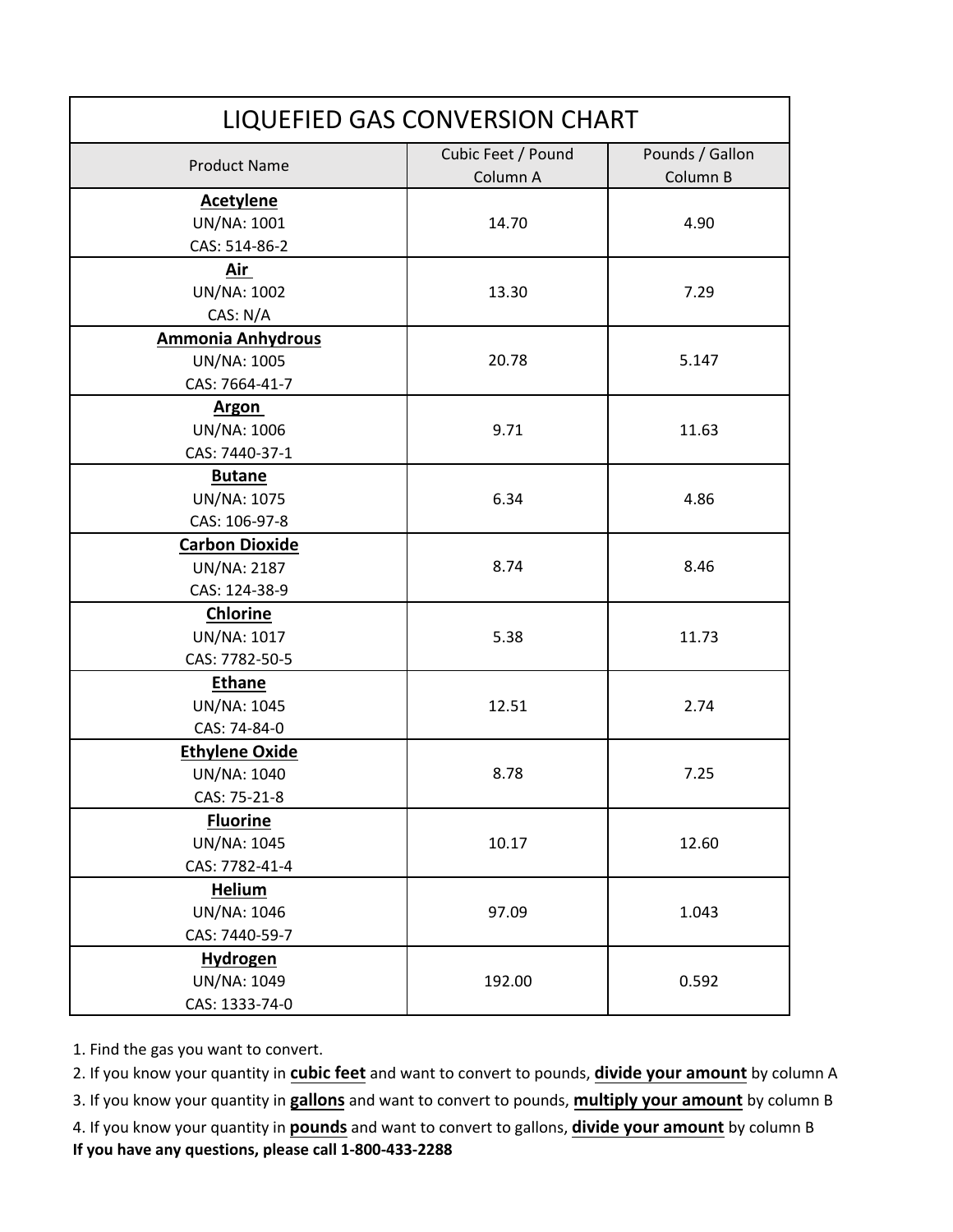| LIQUEFIED GAS CONVERSION CHART |                    |                 |  |
|--------------------------------|--------------------|-----------------|--|
|                                | Cubic Feet / Pound | Pounds / Gallon |  |
| <b>Product Name</b>            | Column A           | Column B        |  |
| <b>Hydrogen Chloride</b>       |                    |                 |  |
| UN/NA: 1050                    | 10.60              | 8.35            |  |
| CAS: 7647-01-0                 |                    |                 |  |
| <b>Krypton</b>                 |                    |                 |  |
| UN/NA: 1056                    | 4.60               | 20.15           |  |
| CAS: 7439-90-9                 |                    |                 |  |
| <b>Methane</b>                 |                    |                 |  |
| UN/NA: 1971                    | 23.61              | 3.55            |  |
| CAS: 74-82-8                   |                    |                 |  |
| <b>Methyl Bromide</b>          |                    |                 |  |
| UN/NA: 1062                    | 4.03               | 5.37            |  |
| CAS: 74-83-9                   |                    |                 |  |
| <b>Neon</b>                    |                    |                 |  |
| <b>UN/NA: 1065</b>             | 19.18              | 10.07           |  |
| CAS: 7440-01-9                 |                    |                 |  |
| <b>Mapp Gas</b>                |                    |                 |  |
| UN/NA: 1060                    | 9.20               | 4.80            |  |
| CAS: N/A                       |                    |                 |  |
| <b>Nitrogen</b>                |                    |                 |  |
| UN/NA: 1066                    | 13.89              | 6.75            |  |
| CAS: 7727-37-9                 |                    |                 |  |
| <b>Nitrous Oxide</b>           |                    |                 |  |
| UN/NA: 1070                    | 8.73               | 6.45            |  |
| CAS: 10024-97-2                |                    |                 |  |
| Oxygen                         |                    |                 |  |
| UN/NA: 1072                    | 12.05              | 9.52            |  |
| CAS: 7782-44-7                 |                    |                 |  |
| Propane                        |                    |                 |  |
| UN/NA: 1075                    | 8.45               | 4.22            |  |
| CAS: 74-98-6                   |                    |                 |  |
| <b>Sulfur Dioxide</b>          |                    |                 |  |
| UN/NA: 1079                    | 5.94               | 12.0            |  |
| CAS: 7446-09-5                 |                    |                 |  |
| <b>Xenon</b>                   |                    |                 |  |
| UN/NA: 2036                    | 2.93               | 25.51           |  |
| CAS: 7440-63-3                 |                    |                 |  |

2. If you know your quantity in **cubic feet** and want to convert to pounds, **divide your amount** by column A

3. If you know your quantity in **gallons** and want to convert to pounds, **multiply your amount** by column B

4. If you know your quantity in **pounds** and want to convert to gallons, **divide your amount** by column B

**If you have any questions, please call 1-800-433-2288**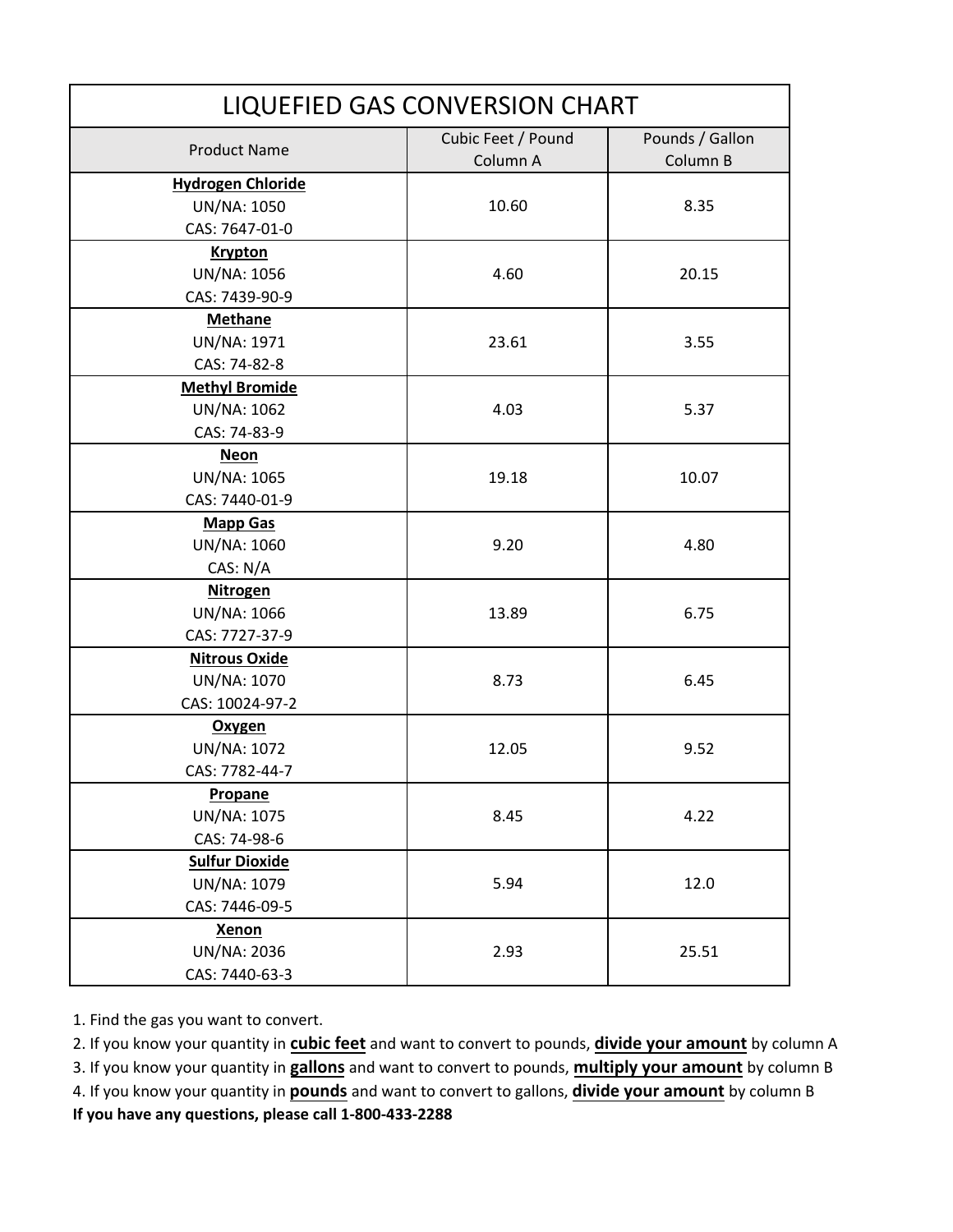| REFRIGERANTS CONVERSION CHART                                                                                   |                                |                             |  |
|-----------------------------------------------------------------------------------------------------------------|--------------------------------|-----------------------------|--|
| <b>Product Name</b>                                                                                             | Cubic Feet / Pound<br>Column A | Pounds / Gallon<br>Column B |  |
| $R-12$<br>Dichlorodifluoromethane                                                                               | 34.60                          | 11.10                       |  |
| $R-13$<br>Chlorotrifluoromethane                                                                                | 27.25                          | 7.55                        |  |
| R-13B1<br>Bromotrifluoromethane                                                                                 | 34.00                          | 13.10                       |  |
| $R - 22$<br>Chlorodifluoromethane                                                                               | 43.56                          | 10.10                       |  |
| $R - 115$<br>Chloropentafluoroethane                                                                            | 30.50                          | 10.90                       |  |
| $R-123$<br>2,2-Dichloro-1,1,1-Trifluoroethane                                                                   | 46.90                          | 12.20                       |  |
| R-134<br>1,1,1,2-Tetrafluoroethane                                                                              | 25.30                          | 8.20                        |  |
| R-142b<br>Chlorodifluoroethane                                                                                  | 34.40                          | 9.35                        |  |
| R-152a<br>Difluoroethane                                                                                        | 44.40                          | 7.59                        |  |
| R-401a (MP-39)<br>Chlorodifluoromethane 53%<br>1,1-Difluoroethane 13%<br>2-Chloro-1,1,1,2-Tetrafluoroethane 34% | 23.90                          | 10.00                       |  |
| R-401b (MP-66)<br>Chlorodifluoromethane 61%<br>1,1-Difluoroethane 11%<br>2-Chloro-1,1,1,2-Tetrafluoroethane 28% | 23.20                          | 10.00                       |  |
| R-402a (HP-80)<br>Pentafluoroethane 60%<br>Chlorodifluoromethane 38%<br>Propane 2%                              | 23.30                          | 9.60                        |  |
| R-402b (HP-81)<br>Pentafluoroethane 38%<br>Chlorodifluoromethane 60%<br>Propane 2%                              | 23.10                          | 9.50                        |  |
| R-404a (HP-62, FX-70)<br>Pentafluoroethane 44%<br>1,1,1-Trifluoroethane 52%<br>1,1,1,2-Tetrafluoroethane 4%     | 21.30                          | 8.80                        |  |

2. If you know your quantity in **cubic feet** and want to convert to pounds, **divide your amount** by column A

3. If you know your quantity in **gallons** and want to convert to pounds, **multiply your amount** by column B 4. If you know your quantity in **pounds** and want to convert to gallons, **divide your amount** by column B **If you have any questions, please call 1-800-433-2288**